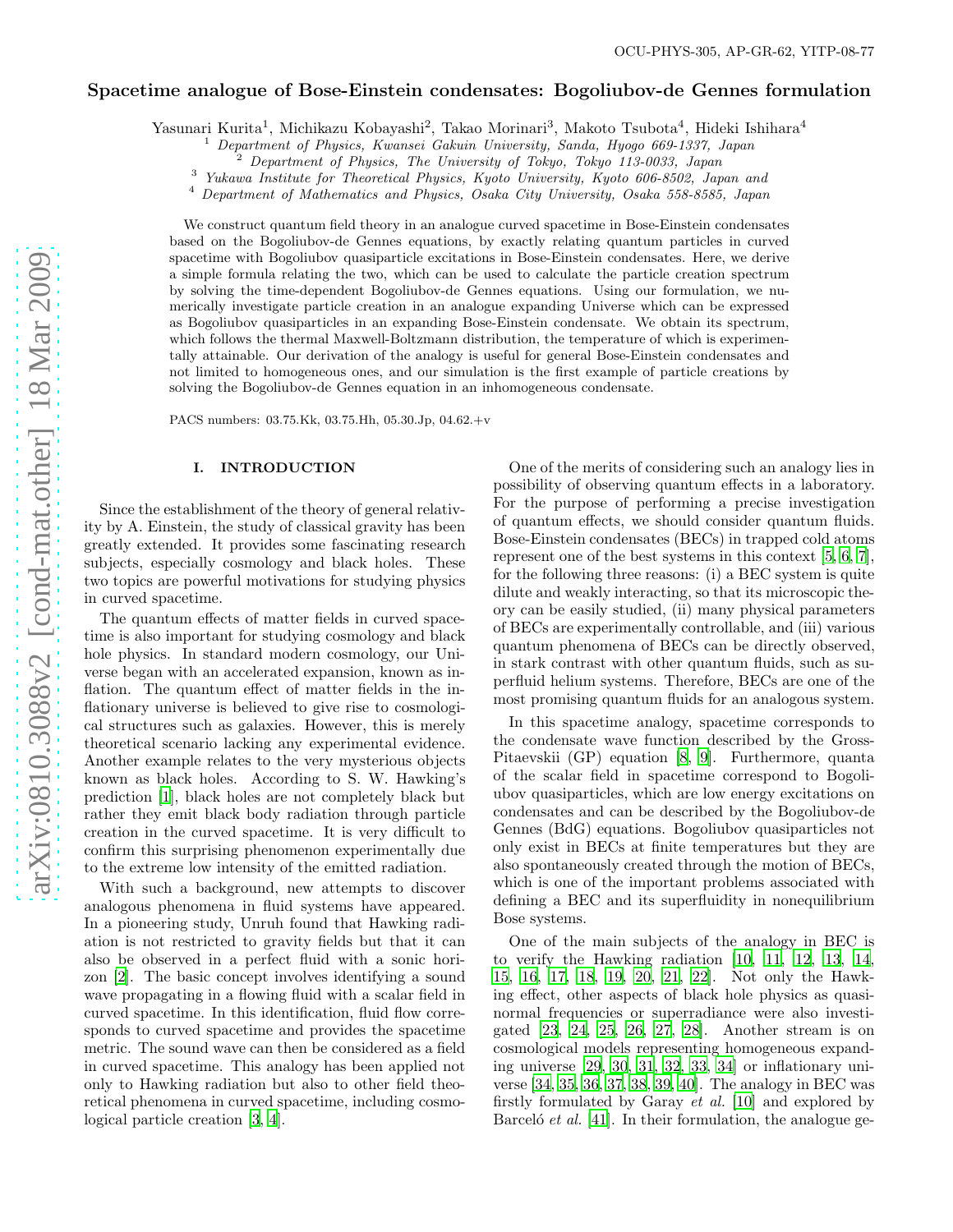ometry is read from a second-order differential equation for the perturbed phase of the condensate wave function which obeys the GP equation. In order to connect quantum physics in curved spacetime to the behavior of a realistic quantum fluid, Leonhardt *et al.* [\[13\]](#page-7-12) investigated the Hawking effect within the Bogoliubov theory of the elementary excitations in BEC. More detailed correspondence between the quanta in analogue spacetime and the Bogoliubov quasiparticles was discussed by Jain *et al.* [\[32](#page-7-31)], giving an analytical expression for particle creation spectrum in terms of the Bogoliubov mode functions in the case of homogeneous BEC.

In this paper, we formulate the spacetime analogy in terms of the BdG equations as an extension of [\[13\]](#page-7-12), by exactly relating Bogoliubov quasiparticles with quantum particles in curved spacetime. It is shown that the number operator of quanta in analogue spacetime is different from that of Bogoliubov quasiparticles, unless the corresponding field is normalized correctly. With the correct normalization, the number of quanta in analogue spacetime can be exactly related with that of Bogoliubov quasiparticles. Furthermore, it is shown that the orthonormal relation between the normalized mode functions exactly corresponds to that of BdG wave functions. We also explicitly define Bogoliubov quasiparticle creation as a phenomenon caused by a change in the complete set of BdG wave functions for the motion of a BEC, and we define analogue particle creation in terms of Bogoliubov quasiparticle creation. Our formulation based on the BdG equations is generally applicable and gives a simple formula for particle creation spectrum in terms of the Bogoliubov mode functions. In the derivation of the formula, we consider the correctly normalized field so that the formula is relevant quantitatively. Our derivation of the formula is different from that given in [\[32\]](#page-7-31), and consequently the formula is generalized to be applicable in general cases. Furthermore, our formulation is independent of whether condensates are homogeneous or inhomogeneous, and the obtained formula is valid even for inhomogeneous condensates.

We then perform a numerical simulation for the simplest quantum effect in analogue curved spacetime: particle creation by the analogue expanding Universe as an expanding BEC. The spectrum obtained is consistent with the thermal Maxwell-Boltzmann distribution, the temperature of which has already been achieved in actual experiments. In this simulation, we set the initial state for the excitation field to be vacuum just after the condensate starts to expand, and there is no external manipulation after the initial time and the particle creation occurs spontaneously, which should be contrasted to the previous works [\[29](#page-7-28), [30,](#page-7-29) [31](#page-7-30), [32,](#page-7-31) [33\]](#page-7-32). In this sense, the system is isolated. The particle creation simulated here is not a result of any perturbation but a field theoretical phenomenon caused by a difference in definition of quasiparticles.

This paper is organized as follows. In section [II,](#page-1-0) we derive an analogue spacetime metric from the BdG equations. In section [III,](#page-2-0) we construct quantum field theory on the analogue spacetime based on BdG theory. In section [IV,](#page-4-0) we define Bogoliubov quasiparticle creation and give a formula for analogue particle creation. In section [V,](#page-5-0) we show the results of a numerical simulation giving particle creation in an expanding and shrinking BEC in a trapping potential. The conclusions are given in section [VI.](#page-6-0)

### <span id="page-1-0"></span>II. ANALOGUE SPACETIME IN BEC

We start with the Hamiltonian describing bosons trapped by an external confining potential  $V_{\text{ext}}(\mathbf{x})$  given by

$$
H = \int d^3x \, \psi^{\dagger}(\mathbf{x}) \left[ K + V_{\text{ext}}(\mathbf{x}) - \mu \right. + \frac{1}{2} U_0 \psi^{\dagger}(\mathbf{x}) \psi(\mathbf{x}) \right] \psi(\mathbf{x}). \tag{1}
$$

Here  $\psi^{\dagger}(\mathbf{x})$  and  $\psi(\mathbf{x})$  are boson field operators in the second quantized form,  $K = -\hbar^2 \nabla^2 / 2m$  is the kinetic energy operator,  $U_0$  is the particle interaction strength and  $\mu$  is the chemical potential [\[42](#page-7-41), [43\]](#page-7-42). In the Heisenberg picture, the field equation is given by

$$
i\hbar \partial_t \psi(\mathbf{x}, t) = [K + V_{\text{ext}}(\mathbf{x}) - \mu + U_0 \psi^{\dagger}(\mathbf{x}, t) \psi(\mathbf{x}, t)] \psi(\mathbf{x}, t).
$$
 (2)

The density operator and the current density operator are respectively defined by

$$
\hat{n}(\mathbf{x},t) = \psi^{\dagger}(\mathbf{x},t)\psi(\mathbf{x},t),\tag{3}
$$

$$
\hat{\mathbf{j}}(\mathbf{x},t) = \frac{\hbar}{2mi} [\psi^{\dagger}(\mathbf{x},t) \nabla \psi(\mathbf{x},t) - {\nabla \psi^{\dagger}(\mathbf{x},t)} \psi(\mathbf{x},t)].
$$
\n(4)

In a BEC, the field  $\psi$  consists of two components,  $\psi(\mathbf{x}, t) = \Psi(\mathbf{x}, t) + \phi(\mathbf{x}, t)$ , where  $\Psi(\mathbf{x}, t) \equiv \langle \psi(\mathbf{x}, t) \rangle$  de-scribes the condensate [\[44](#page-7-43)] with  $\langle O \rangle$  denoting a grand canonical ensemble average of O. The Bogoliubov field  $\phi(\mathbf{x}, t)$  describes fluctuations about the condensate. The condensate wave function  $\Psi(\mathbf{x}, t)$  obeys the following GP equation [\[8,](#page-7-7) [9\]](#page-7-8),

$$
i\hbar \partial_t \Psi(\mathbf{x}, t) = [K + V_{\text{ext}}(\mathbf{x}) - \mu] \Psi(\mathbf{x}, t)
$$

$$
+ U_0 |\Psi(\mathbf{x}, t)|^2 \Psi(\mathbf{x}, t).
$$
(5)

The condensate wave function  $\Psi(\mathbf{x},t)$  is rewritten in terms of the amplitude,  $|\Psi(\mathbf{x}, t)| = \sqrt{n_0(\mathbf{x}, t)}$ , and the phase,  $S(\mathbf{x}, t)$ , as follows,

$$
\Psi(\mathbf{x},t) = \sqrt{n_0(\mathbf{x},t)}e^{iS(\mathbf{x},t)}.\tag{6}
$$

Hereafter, the spatial and time dependence of fields, represented by  $(\mathbf{x}, t)$ , is implicit for conciseness of notation.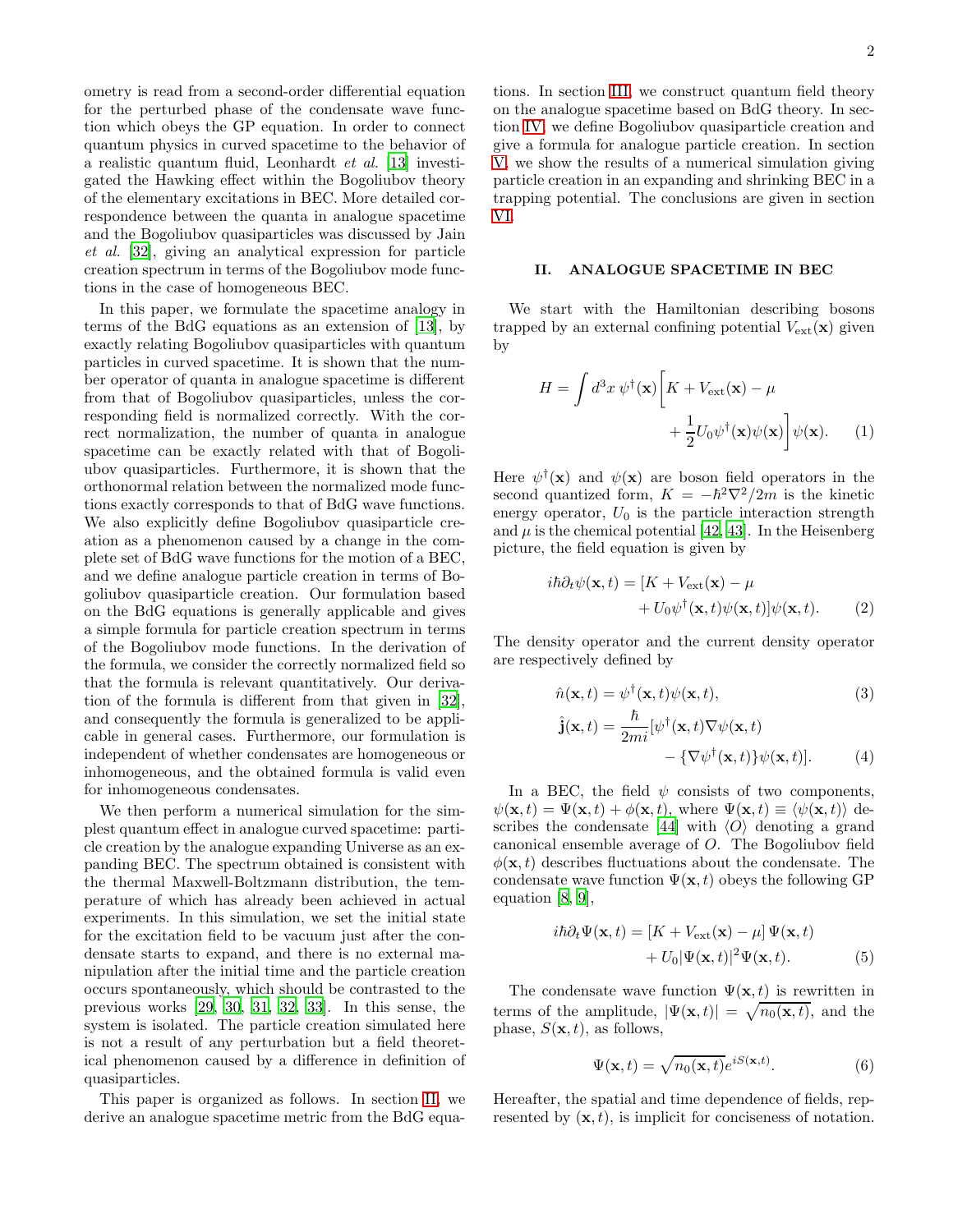The condensate contributions to the density and current density are

$$
n_0 = |\Psi|^2, \quad \mathbf{j}_0 = n_0 \frac{\hbar}{m} \nabla S = n_0 \mathbf{v}_0,\tag{7}
$$

where  $\mathbf{v}_0 := \hbar \nabla S/m$  is the velocity of the condensate. With these quantities, the GP equation can be rewritten as two real equations

$$
\hbar \partial_t S + n_0^{-1/2} K n_0^{1/2} + V_{\text{ext}} - \mu + U_0 n_0 + \frac{m}{2} v_0^2 = 0, \tag{8}
$$

$$
\partial_t n_0 + \nabla \cdot (n_0 \mathbf{v}_0) = 0. \tag{9}
$$

The first equation is Bernoulli's equation for the condensate current and the second equation represents conservation of the current.

Density fluctuations and current density fluctuations are described by

$$
\hat{\rho}' = \Psi^* \phi + \phi^\dagger \Psi = \sqrt{n_0} (e^{-iS} \phi + e^{iS} \phi^\dagger),\tag{10}
$$

$$
\hat{\mathbf{j}}' = \frac{\hbar}{2mi} [\Psi^* \nabla \phi + \phi^\dagger \nabla \Psi - (\nabla \Psi^*) \phi - (\nabla \phi^\dagger) \Psi]. \quad (11)
$$

Here, we take the linearized approximation, that is, we neglect higher order fluctuations, like  $\phi^{\dagger} \phi$ . The fluctuation fields  $\phi$ ,  $\phi^{\dagger}$  obey the BdG equations. These fields can be  $U(1)$  gauge transformed as

$$
\tilde{\phi} := e^{-iS} \phi, \quad \tilde{\phi}^{\dagger} := e^{iS} \phi^{\dagger}.
$$
\n(12)

The field equations are

$$
i\hbar \partial_t \tilde{\phi} = (\tilde{L} + 2U_0 n_0 + \hbar \partial_t S)\tilde{\phi} + U_0 n_0 \tilde{\phi}^\dagger, \qquad (13)
$$

$$
-i\hbar\partial_t\tilde{\phi}^\dagger = (\tilde{L}^* + 2U_0n_0 + \hbar\partial_tS)\tilde{\phi}^\dagger + U_0n_0\tilde{\phi}, \qquad (14)
$$

where  $\tilde{L}$  is defined as

$$
\tilde{L} := \tilde{K} + V_{ext} - \mu, \quad \tilde{K} := e^{-iS} K e^{iS}.
$$
 (15)

Performing a short calculation, one obtains

$$
\tilde{K} = K - i\hbar \mathbf{v}_0 \cdot \nabla - \frac{1}{2} i\hbar (\nabla \cdot \mathbf{v}_0) + \frac{1}{2} m v_0^2.
$$
 (16)

With these fields,  $\hat{\rho}'$  and  $\hat{\mathbf{j}}'$  take the simple forms

$$
\hat{\rho}' = \sqrt{n_0}(\tilde{\phi} + \tilde{\phi}^\dagger), \quad \hat{\mathbf{j}}' = \hat{\rho}' \mathbf{v}_0 + n_0 \hat{\mathbf{v}}', \quad (17)
$$

where we have introduced  $\hat{\mathbf{v}}' = \nabla \hat{\Phi}'$  with

$$
\hat{\Phi}' := \frac{\hbar}{2mi\sqrt{n_0}} (\tilde{\phi} - \tilde{\phi}^{\dagger}). \tag{18}
$$

Note that the field  $\hat{\Phi}'$  is the velocity potential in the first order approximation with respect to fluctuation fields.

Taking the difference of eqs. [\(13\)](#page-2-1) and [\(14\)](#page-2-2), we see that the operators  $\hat{\rho}'$  and  $\hat{\mathbf{j}}'$  obey the conservation law

$$
\partial_t \hat{\rho}' + \nabla \cdot \hat{\mathbf{j}}' = 0. \tag{19}
$$

Therefore, the continuity equation is satisfied within first order terms for fluctuation fields. Under the hydrodynamic approximation, in which the density gradient is smooth over the local healing length  $\xi = \hbar / \sqrt{2mU_0 n_0}$ , the sum of eqs.  $(13)$  and  $(14)$  yields

<span id="page-2-4"></span>
$$
\hat{\rho}' \simeq -\frac{m}{U_0} (\partial_t + \mathbf{v}_0 \cdot \nabla) \hat{\Phi}'. \tag{20}
$$

<span id="page-2-7"></span>Then, eq. [\(19\)](#page-2-3) can be rewritten as

<span id="page-2-8"></span>
$$
(\partial_t + \nabla \cdot \mathbf{v}_0) \frac{m}{U_0} (\partial_t + \mathbf{v}_0 \cdot \nabla) \hat{\Phi}' - \nabla \cdot \left( \frac{m}{U_0} c_s^2 \nabla \hat{\Phi}' \right) \simeq 0,
$$
\n(21)

where  $c_s := \sqrt{U_0 n_0/m}$ . Now, we introduce a symmetric tensor

<span id="page-2-5"></span>
$$
g_{\mu\nu} = \frac{\Lambda m c_s}{U_0} \begin{pmatrix} -(c_s^2 - v_0^2) & -v_{0a} \\ -v_{0b} & \delta_{ab} \end{pmatrix},
$$
 (22)

where  $\Lambda$  is a constant and  $a, b = 1, 2, 3$ . We can then write eq. [\(21\)](#page-2-4) as

$$
\frac{1}{\sqrt{-\det g}} \partial_{\mu} \left[ \sqrt{-\det g} g^{\mu \nu} \partial_{\nu} \hat{\Phi}' \right] = 0. \quad (23)
$$

If we identify  $g_{\mu\nu}$  with a spacetime metric through  $ds^2 =$  $g_{\mu\nu}dx^{\mu}dx^{\nu}$ , the field  $\hat{\Phi}'$  obeys the equation of motion for a minimally coupled scalar field in curved spacetime with the metric [\(22\)](#page-2-5), and can be seen to be a field in curved spacetime.

<span id="page-2-2"></span><span id="page-2-1"></span>The equation for the field  $\hat{\Phi}'$  given in [\(21\)](#page-2-4) was already derived as a perturbation equation of the GP equation, see for example [\[32](#page-7-31), [45\]](#page-7-44). In this section, we have rederived it directly from time dependent BdG equations as an extension of analysis given in [\[13](#page-7-12)]. This derivation is physically equivalent to the original derivation of analogue metric given in [\[10\]](#page-7-9).

## <span id="page-2-0"></span>III. CONSTRUCTION OF QUANTUM FIELD THEORY IN CURVED SPACETIME

Now, the field  $\hat{\Phi}'$  is found to be a corresponding field in analogue spacetime. In this section, however, we show that the number of quanta described by  $\hat{\Phi}'$  in the analogue spacetime does not quantitatively correspond to that of quasiparticles in BEC, and there is an exact expression for a quantum field in analogue spacetime which is different from  $\hat{\Phi}'$ . To address this point, we construct quantum field theory on the analogue spacetime by using the BdG theory.

For that purpose, we introduce linear transformation and separate operators and wave functions so that the operators  $\alpha_j$  and  $\alpha_j^\dagger$  respectively become annihilation and creation operators, as

<span id="page-2-6"></span><span id="page-2-3"></span>
$$
\tilde{\phi} = \sum_{j} [u_j \alpha_j - v_j^* \alpha_j^{\dagger}], \quad \tilde{\phi}^{\dagger} = \sum_{j} [u_j^* \alpha_j^{\dagger} - v_j \alpha_j]. \quad (24)
$$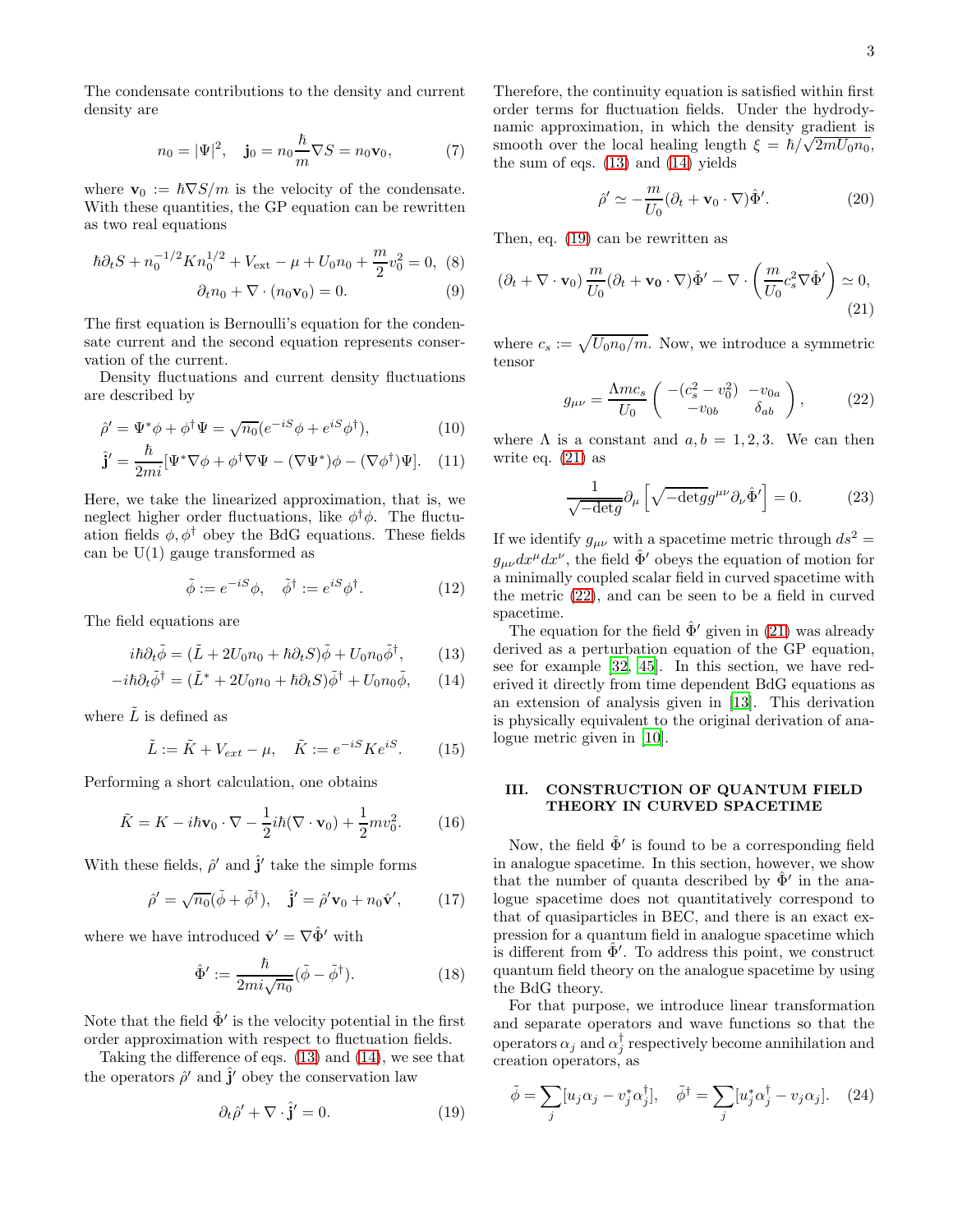The operators  $\alpha_j$  and  $\alpha_j^{\dagger}$  are set to satisfy the boson commutation relation  $[\alpha_j, \alpha_k^{\dagger}] = \delta_{jk}$ . The wave functions  $u_j$  and  $v_j$  obey the following matrix equations:

$$
i\hbar\partial_t \begin{pmatrix} u_j \\ v_j \end{pmatrix} = \begin{pmatrix} \tilde{W} & -U_0 n_0 \\ U_0 n_0 & -\tilde{W}^* \end{pmatrix} \begin{pmatrix} u_j \\ v_j \end{pmatrix}, \qquad (25)
$$

where  $\tilde{W} := \tilde{L} + 2U_0n_0 + \hbar \partial_t S$ . They then satisfy the orthonormal conditions

$$
\int d^3x \left( u_j^* u_k - v_j^* v_k \right) = \delta_{jk},
$$
\n
$$
\int d^3x \left( u_j u_k - v_j v_k \right) = 0.
$$
\n(26)

The operators  $\alpha_j$  and  $\alpha_j^{\dagger}$  describe the annihilation and creation of Bogoliubov quasiparticles, respectively. Here, we identify these with annihilation and creation operators of quanta in the analogue spacetime.

The field  $\hat{\Phi}'$  is expanded in terms of operators by use of the expansion [\(24\)](#page-2-6).

$$
\hat{\Phi}' = \sum_{j} \left[ \alpha_j \tilde{f}_j + \alpha_j^{\dagger} \tilde{f}_j^* \right],\tag{27}
$$

where  $\tilde{f}_j$  is defined as

$$
\tilde{f}_j := \frac{\hbar}{2mi\sqrt{n_0}}(u_j + v_j). \tag{28}
$$

Firstly, we check that the coefficient functions  $\hat{f}_i$  satisfies the relativistic wave equation with the metric [\(22\)](#page-2-5). Eq. [\(8\)](#page-2-7) leads to

$$
\tilde{W} = K' + U_0 n_0 - i\hbar D_v,\tag{29}
$$

with these definitions  $K' := K - n_0^{-1/2} (K n_0^{1/2})$  and

$$
D_v := \mathbf{v}_0 \cdot \nabla + \frac{1}{2} (\nabla \cdot \mathbf{v}_0).
$$
 (30)

The matrix equation [\(25\)](#page-3-0) then gives equations for the functions  $u_j + v_j$  and  $u_j - v_j$  as

$$
i\hbar (\partial_t + D_v) (u_j + v_j) \approx 2U_0 n_0 (u_j - v_j), \quad (31)
$$

$$
i\hbar (\partial_t + D_v) (u_j - v_j) = K'(u_j + v_j), \qquad (32)
$$

where the hydrodynamic approximation,

$$
K' + 2U_0 n_0 \approx 2U_0 n_0,\tag{33}
$$

has been used. From eq.[\(31\)](#page-3-1),

$$
u_j - v_j = \frac{i\hbar}{2U_0 n_0} \left(\partial_t + D_v\right) \left(u_j + v_j\right). \tag{34}
$$

Substituting this into  $eq.(32)$  $eq.(32)$ , we obtain

$$
(\partial_t + D_v) \frac{1}{U_0 n_0} (\partial_t + D_v) (u_j + v_j) + \frac{2}{\hbar^2} K'(u_j + v_j) = 0.
$$
\n(35)

The conservation of the condensate current [\(9\)](#page-2-8) leads to

$$
\left(\partial_t + \mathbf{v}_0 \cdot \nabla\right) \frac{X}{\sqrt{n_0}} = \frac{1}{\sqrt{n_0}} \left(\partial_t + D_v\right) X,\tag{36}
$$

$$
(\partial_t + D_v)\frac{1}{\sqrt{n_0}}X = \frac{1}{\sqrt{n_0}}(\partial_t + \nabla \cdot \mathbf{v}_0) X, \quad (37)
$$

<span id="page-3-0"></span>for any function  $X$ . Therefore, we obtain

<span id="page-3-4"></span>
$$
(\partial_t + \nabla \cdot \mathbf{v}_0) \frac{1}{U_0} (\partial_t + \mathbf{v}_0 \cdot \nabla) \tilde{f}_j
$$
  
+ 
$$
\frac{2}{\hbar^2} \sqrt{n_0} K' \sqrt{n_0} \tilde{f}_j = 0.
$$
 (38)

<span id="page-3-5"></span>Furthermore, by noting that

$$
K'\sqrt{n_0}X = -\frac{\hbar^2}{2m}\frac{1}{\sqrt{n_0}}\nabla \cdot (n_0 \nabla X),\tag{39}
$$

one finds that the functions  $\{\tilde{f}_j\}$  satisfy

<span id="page-3-3"></span>
$$
\partial_{\mu} \left[ \sqrt{-\det g} g^{\mu \nu} \partial_{\nu} \tilde{f}_j \right] = 0, \tag{40}
$$

with metric  $(22)$ , as expected.

Now, we calculate the Klein-Gordon (KG) inner product between functions  $\{\tilde{f}_j\}$  in the analogue spacetime, which is a conserved product for solutions to the wave equation in curved spacetime. The KG product for functions  $F$  and  $G$  is defined as

$$
(F, G)_{KG} = -i \int_{\Sigma} (F n^{\mu} \partial_{\mu} G^* - G^* n^{\mu} \partial_{\mu} F) \sqrt{\det h} \, d^3 x,
$$
\n(41)

where  $n = n^{\mu} \partial_{\mu}$  is a unit normal vector orthogonal to the spacelike surface  $\Sigma$ , that is, n is a future-directed timelike vector.  $\sqrt{\det h} d^3x$  is an invariant volume element of the surface  $\Sigma$ .  $h_{ab}$  is the induced metric on  $\Sigma$ . If F and G are solutions of the Klein-Gordon equation [\(40\)](#page-3-3), the value  $(F, G)_{KG}$  does not depend on the choice of  $\Sigma$  as long as  $\Sigma$ is a Cauchy surface  $[46]$ . If we choose a *t*-constant surface as  $\Sigma$ , the induced metric is

$$
ds_{\Sigma}^2 = h_{ab} dx^a dx^b = \frac{m\Lambda}{U_0} c_s \delta_{ab} dx^a dx^b.
$$
 (42)

<span id="page-3-2"></span><span id="page-3-1"></span>Then, we obtain  $\sqrt{\det h} = (m\Lambda c_s)^{3/2} U_0^{-3/2}$ . The normal vector to the surface is

$$
n^{\mu}\partial_{\mu} = c_s^{-3/2}\sqrt{\frac{U_0}{m\Lambda}}(\partial_t + \mathbf{v}_0 \cdot \nabla). \tag{43}
$$

By using eqs. [\(36\)](#page-3-4) and [\(31\)](#page-3-1), the KG product between the coefficient functions can be calculated as

$$
(\tilde{f}_j, \tilde{f}_k)_{KG} = \frac{\Lambda \hbar}{m} \int_{\Sigma} d^3 x \, \left[ u_j u_k^* - v_j v_k^* \right]. \tag{44}
$$

Using the orthonormal relation [\(26\)](#page-3-5), we obtain

$$
(\tilde{f}_j, \tilde{f}_k)_{KG} = \frac{\Lambda \hbar}{m} \delta_{jk}.
$$
\n(45)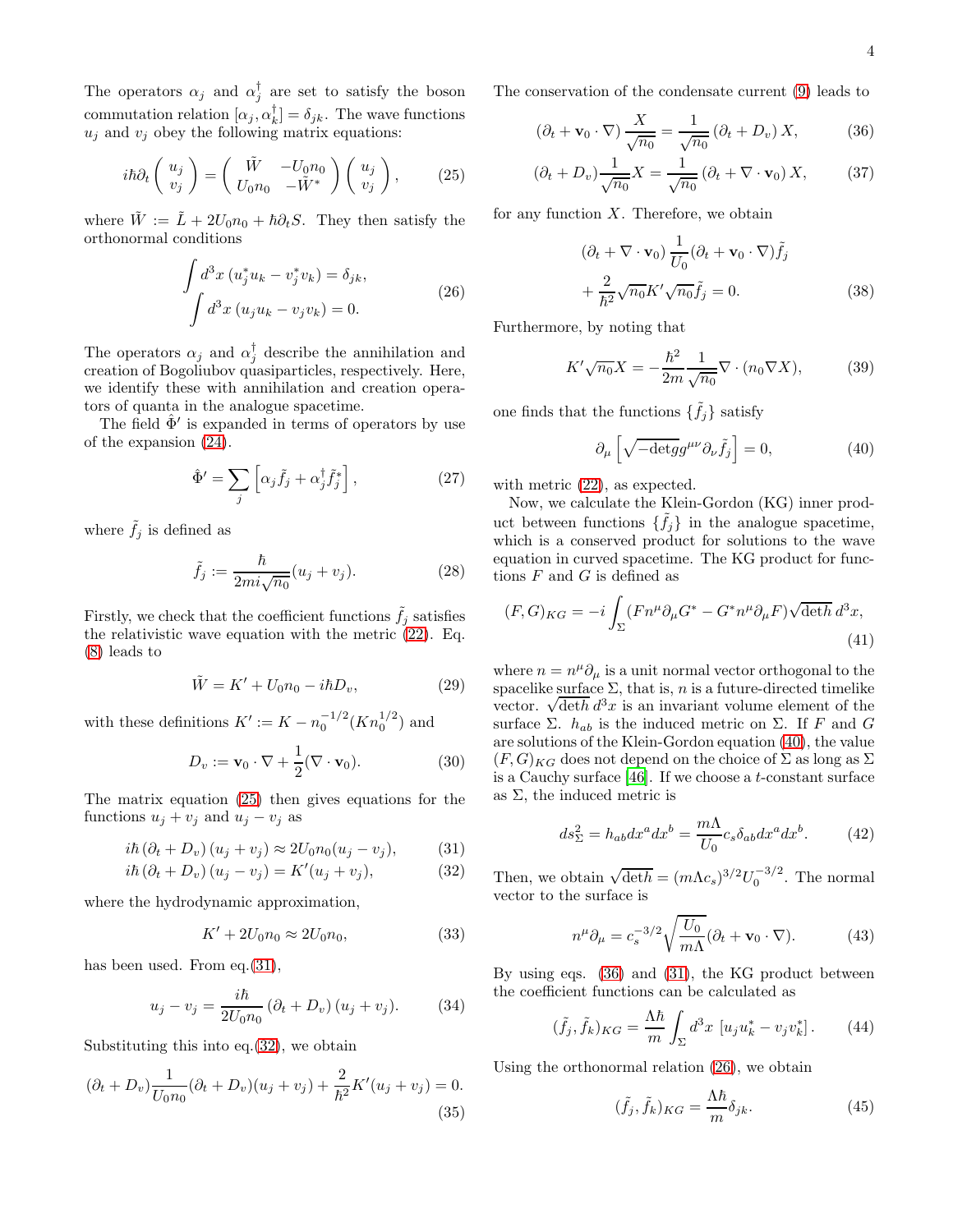Similar calculations show that  $(\tilde{f}_j^*, \tilde{f}_k^*)_{KG} = -\frac{\Lambda \hbar}{m} \delta_{jk}$  and  $(\tilde{f}_j, \tilde{f}_k^*)_{KG} = 0$ . Therefore, it is seen that the coefficient functions are normal each other. At the same time, it is also seen that they are not orthonormal. We find that a set of functions

$$
\frac{\sqrt{m}}{\sqrt{\Lambda\hbar}}\tilde{f}_j,\tag{46}
$$

is a set of orthonormal mode functions for the field  $\hat{\Phi}'$ . Then the number operator of quanta described by  $\hat{\Phi}'$  is

$$
\tilde{N}_j = \frac{\Lambda \hbar}{m} \alpha_j^{\dagger} \alpha_j. \tag{47}
$$

The number of quanta in analogue spacetime does not correspond to that of Bogoliubov quasiparticles. In order to identify these numbers, the field has to be normalized so as to make the coefficient functions orthonormal. It is easily seen that a set of functions

$$
f_j := \frac{\sqrt{\hbar}}{2i\sqrt{\Lambda m n_0}} (u_j + v_j), \tag{48}
$$

is a complete set in quantum field theory in analogue curved spacetime, that is, these functions satisfy

$$
(f_j, f_k)_{KG} = \delta_{jk}.\tag{49}
$$

Then the normalized field is

$$
\varphi = \sum_{j} \left[ \alpha_j f_j + \alpha_j^{\dagger} f_j^* \right] = \frac{\sqrt{m}}{\sqrt{\Lambda \hbar}} \hat{\Phi}'. \tag{50}
$$

Then, the number operator of the field  $\varphi$  is

$$
N_j = \alpha_j^{\dagger} \alpha_j. \tag{51}
$$

We have obtained orthonormal mode functions [\(48\)](#page-4-1) and normalized scalar field [\(50\)](#page-4-2) in the analogue spacetime from BdG wave functions. Equivalently, we have exactly related one Bogoliubov quasiparticle with one quantum in the analogue spacetime. Now, with this normalized field  $\varphi$ , quantum field theory in curved spacetime can be applicable to Bogoliubov quasiparticles quantitatively.

# <span id="page-4-0"></span>IV. PARTICLE CREATION

In this section, we discuss a simple example of particle creation and derive a formula connecting particle creation spectrum and BdG wave functions.

Let us consider a condensate which is static and having no excitation at initial time  $t = t_1$ . For  $t_1 < t < t_2$ , the condensate evolves dynamically and, at  $t = t_2$ , it becomes static again. Then, the corresponding effective spacetime evolves dynamically and, in general, quantum field theory in curved spacetime will predict particle creation. Therefore, the analogy implies that, Bogoliubov quasiparticles will be created at  $t = t_2$ .

We choose a complete set at time  $t = t_{\lambda}$  ( $\lambda = 1, 2$ ),  ${f_j^{(\lambda)}}$ , as each  $f_j^{(\lambda)}$  consists of energy eigenfunctions of the BdG equations  $u_j^{(\lambda)}$  and  $v_j^{(\lambda)}$  at each time  $t = t_\lambda$ . In this way, we define one particle state of the quantum by using annihilation and creation operators  $\alpha_j^{(\lambda)}$  and  $\alpha_j^{(\lambda)\dagger}$ which diagonalize the BdG Hamiltonian.

At the initial and final times  $t = t_{\lambda}$  ( $\lambda = 1, 2$ ), we expand the field using a complete set at each time as

$$
\varphi = \sum_{j} \left[ \alpha_j^{(\lambda)} f_j^{(\lambda)} + \alpha_j^{(\lambda)\dagger} f_j^{(\lambda)*} \right],\tag{52}
$$

These two sets are related to each other by linear transformations

$$
f_k^{(2)} = \sum_j \left[ A_{kj} f_j^{(1)} + B_{kj} f_j^{(1)*} \right]. \tag{53}
$$

<span id="page-4-1"></span>Therefore, the creation and annihilation operators are related as

$$
\alpha_k^{(2)} = \sum_j \left( A_{kj}^* \alpha_j^{(1)} - B_{kj}^* \alpha_j^{(1)\dagger} \right). \tag{54}
$$

<span id="page-4-3"></span>Since the initial condensate has no excitations, the state for  $\varphi$  is in the initial vacuum denoted by  $|0\rangle_{(1)}$ , i.e.,  $\alpha_j^{(1)}|0\rangle_{(1)}=0.$  We consider the Heisenberg picture and the state for  $\varphi$  is not time-dependent. Then, the expectation value of the final number operator in the  $j$ -th mode  $\hat{N}_j^{(2)} := \alpha_j^{(2)\dagger} \alpha_j^{(2)}$  is calculated as

<span id="page-4-5"></span>
$$
\langle 1 \rangle \langle 0 | \hat{N}_j^{(2)} | 0 \rangle \langle 1 \rangle = \sum_k |B_{jk}|^2. \tag{55}
$$

<span id="page-4-2"></span>If  $B_{kj}$  is not zero for any k, then particles will be created. The expected total number of particles is thus  $\text{tr}(B^*B)$ .

We should note that solutions to the BdG equations  $u_i$ ,  $v_i$  solve relativistic wave equations [\(40\)](#page-3-3) through the relation [\(48\)](#page-4-1). Therefore, if the time-dependent BdG equations are solved, then the functions  $\{f_j^{(1)}\}$  satisfy the equation of motion in time-dependent effective spacetime. Therefore, time evolution of the initial complete set in analogue spacetime is solved automatically. Then, the coefficient  $B_{jk}$  is calculated as the KG product at the final time  $t = t_2$ ,

<span id="page-4-4"></span>
$$
B_{jk} = -(f_j^{(2)}, f_k^{(1)*})_{KG}
$$
  
= 
$$
\int_{t=t_2} d^3x (u_j^{(2)}v_k^{(1)} - v_j^{(2)}u_k^{(1)}).
$$
 (56)

In the derivation of this formula, we have used [\(36\)](#page-3-4) and [\(31\)](#page-3-1) as in the calculation of [\(49\)](#page-4-3). Here, it should be noted that, in the calculation of  $B_{jk}$ , not the set of functions  $\{\tilde{f}_j\}$  but  $\{f_j\}$  has to be considered so that the Bogoliubov coefficient  $B_{jk}$  is relevant as a particle creation spectrum quantitatively. This expression for the Bogoliubov coefficient [\(56\)](#page-4-4) was obtained in [\[32\]](#page-7-31) for particle creation in homogeneous BEC. Now, the formula [\(56\)](#page-4-4) has been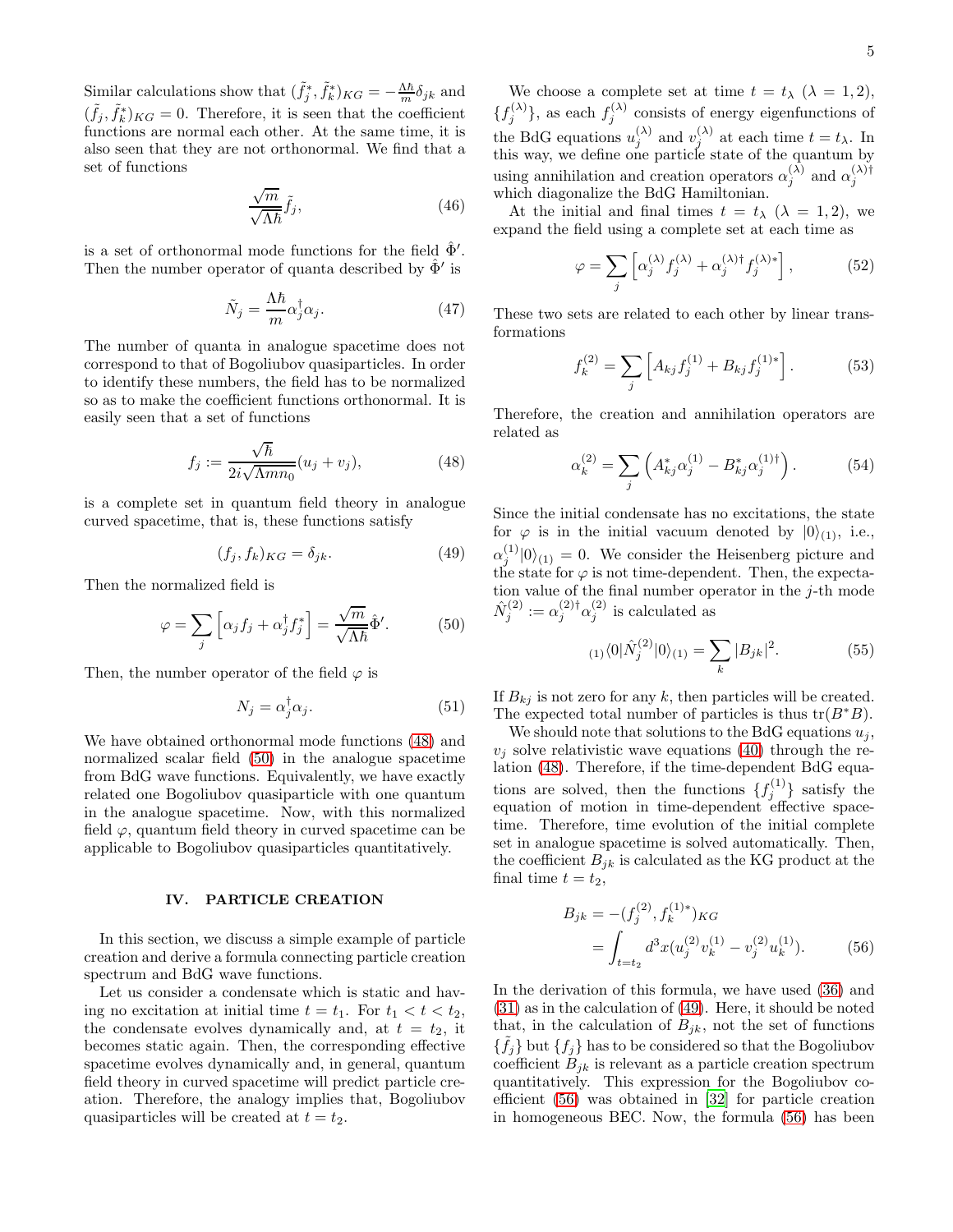shown to be valid for particle creation in dynamical condensates even when it is inhomogeneous, because, in our formulation, any simplification for the Bogoliubov mode functions is not needed to be assumed. Therefore, our formulation is much more powerful. It is powerful enough to show that the formula [\(56\)](#page-4-4) is valid for general cases. In this way, the spectrum of particle creation [\(55\)](#page-4-5) can be expressed in terms of the BdG wave functions via the formula [\(56\)](#page-4-4).

Finally, we comment that the total number of particles

$$
N = \int d^3x \, \langle \psi^\dagger \psi \rangle = \int d^3x \, (|\Psi|^2 + \langle \phi^\dagger \phi \rangle), \qquad (57)
$$

is not conserved.  $\partial_t N \neq 0$  in our model, since the conservation is closed only in the GP equation for the condensate particles;

$$
\partial_t \int d^3x \, |\Psi|^2 = 0. \tag{58}
$$

To overcome this unphysical result, we have to account for the quantum backreaction which is the effect of the dynamical development of the Bogoliubov field to the BEC. In this paper, we assume that the quantum backreaction can be neglected when the number of the BEC particles far exceeds the number of Bogoliubov quasiparticles.

#### <span id="page-5-0"></span>V. NUMERICAL SIMULATION

Now, we show a numerical simulation giving particle creation in an expanding and shrinking BEC in the trapping potential  $V_{ext}(\mathbf{x}) = m(\omega_x^2 x^2 + \omega_y^2 y^2 + \omega_z^2 z^2)/2$ , where  $\omega_x$ ,  $\omega_y$ , and  $\omega_z$  are the trapping frequencies of the potential along the  $x, y$ , and  $z$ -axes respectively. We consider the case in which a BEC is tightly trapped only in the x-axis;  $\omega_x \gg \omega_y, \omega_z$ , and apply the one-dimensional simulation by neglecting the spatial derivatives of the  $y$  and z-axes. We find the stationary solution of the GP equation at the trapping frequency  $\omega_x = \omega_i$ , and then change the frequency to  $\omega_x = \omega_f$  at  $t = t_1 = 0$  to make the expanding and shrinking BEC. This situation can be interpreted as a cosmological expansion and contraction, because, in the expansion of condensate for example, the sound velocity becomes small and the time interval  $\Delta t$ during which a particle on the condensate can travel over it,

$$
\Delta t := 2 \int_0^{R_{TF}} c_s^{-1} dx,\tag{59}
$$

becomes long, where  $R_{TF}$  is the Thomas-Fermi edge of the condensate. This implies that the size of the analogue spacetime measured by the sound velocity also expands. Furthermore, the sound velocity is not constant with respect to the spatial coordinate, which implies that the analogue spacetime is inhomogeneous. Therefore, the analogue spacetime corresponds to an inhomogeneous expanding universe. Similarly, a shrinking BEC corresponds to an inhomogeneous contracting universe.

Although the condensate starts to move due to changing the trapping frequency, we are not interested in particle creation caused by such an external manipulation but in spontaneous one as a quantum field theoretical phenomenon. For that purpose, we set vacuum for Bogoliubov quasiparticles at time just after changing the frequency, say  $t = t_1 + 0$ . This is the initial condition in this simulation. After  $t = t_1 + 0$ , therefore, the system is isolated without external manipulation, and particle creation can be regarded as a consequence of time evolving analogue spacetime.

The spectrum of particle creation  $\sum_{k} |B_{jk}|^2$  can be calculated as follows. Firstly, we calculate the time evolution of  $u_j^{(1)}$  and  $v_j^{(1)}$  with that of the condensate wave function  $\check{\Psi}$  by using eq. [\(25\)](#page-3-0), starting from the quasisteady solution at  $t = t_1 + 0$ :

<span id="page-5-1"></span>
$$
E_j^{(\lambda)}\begin{pmatrix} u_j^{(\lambda)} \\ v_j^{(\lambda)} \end{pmatrix} = \begin{pmatrix} \tilde{W} & -U_0 n_0 \\ U_0 n_0 & -\tilde{W}^* \end{pmatrix} \begin{pmatrix} u_j^{(\lambda)} \\ v_j^{(\lambda)} \end{pmatrix}.
$$
 (60)

Then, at  $t = t_2$ , we obtain  $u_j^{(1)}$  and  $v_j^{(1)}$  after the time evolution and  $u_j^{(2)}$  and  $v_j^{(2)}$  by using eq. [\(60\)](#page-5-1) again. Finally, we obtain the spectrum of particle creation from eq. [\(56\)](#page-4-4).

As the physical parameters, we use  $m = 1.44 \times 10^{-25}$ kg,  $\omega_i = 150 \times 2\pi$  Hz,  $\omega_f = \omega_i/\sqrt{2}$ , and  $\omega_y = \omega_z = \omega_{\perp} =$  $50\times2\pi$  Hz considering a BEC experiment of <sup>87</sup>Rb atoms, the total number of which is set to be  $N = 2.5 \times 10^6$ . As the coupling constant of atomic interactions  $U_0$ , we use s-wave scattering:

$$
U_0 = 4 \left[ \frac{\hbar^3 a^{3/2} \omega_\perp^3 N^{3/2}}{15 m^{1/2} \omega_x} \right]^{2/5},\tag{61}
$$

with a scattering length of  $a = 5.61$  nm. As a numerical method, we use the fully dealiased Chebyshev-Galerkin method in space  $-16a_x \leq x \leq 16a_x$  with the Dirichlet boundary condition and the Runge-Kutta-Gill method in time with  $\Delta t = 1 \times 10^{-4} / \omega_i$ , where  $a_x = \sqrt{\hbar / m \omega_i}$  is the characteristic length defined by the trapping potential.

Figure [1\(](#page-6-1)a) shows the time development of the Thomas-Fermi edge  $R_{\text{TF}}$  of the condensate fitted by a harmonic function. Dynamics of the condensate is almost periodic, and its period is  $T \simeq 5.10/\omega_i$  which is consistent with that of the breathing mode ~  $2\pi/(\sqrt{3/2\omega_i})$ . The sound velocity  $c_s$  decreases with an increase in  $R_{\text{TF}}$ as shown in Fig. [1\(](#page-6-1)b), also becoming periodic in time.

The decrease in the sound velocity shown in Fig. [1\(](#page-6-1)b) corresponds to expansion of the analogue spacetime. We select the time at which the size of condensate becomes maximum as the final time  $t_2$ , i.e.,  $t_2 := T/2 \simeq 2.55/\omega_i$ , and calculate  $u_i^{(\lambda)}$  $j^{(\lambda)}$  and  $v_j^{(\lambda)}$  $j^{(\lambda)}$   $(\lambda = 1, 2)$ . Before calculating the spectrum of the particle creation, we need to verify whether the effect of quantum backreaction can be neglected, as discussed above. Figures  $2(a)$  and  $(b)$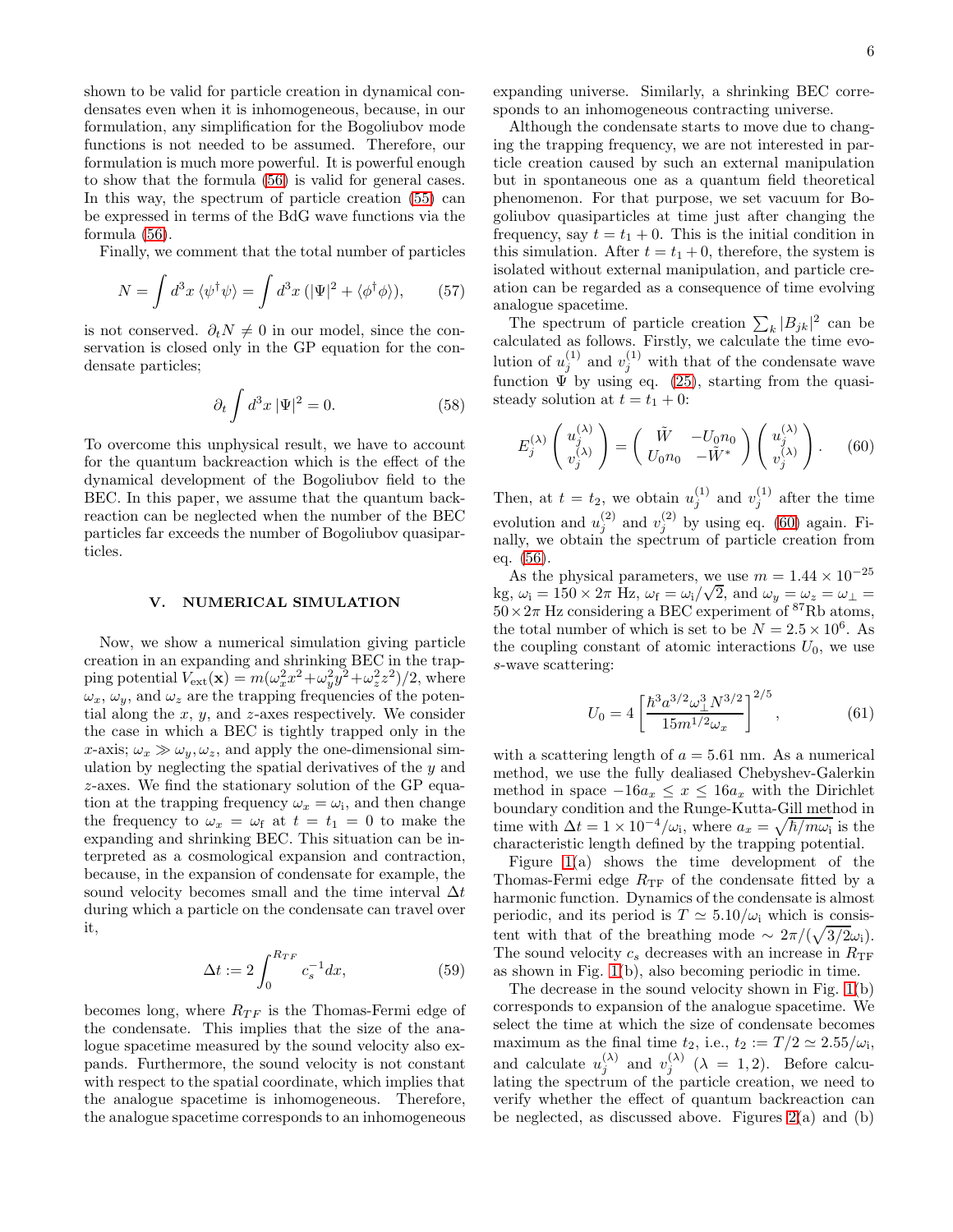

<span id="page-6-1"></span>FIG. 1: Dependence of the Thomas-Fermi edge  $R_{\text{TF}}$  (a) and the sound velocity  $c_s = \sqrt{U_0 n_0(x=0)/m}$  (b) at the center on time. Here,  $a_x = \sqrt{\hbar/m\omega_i}$ ,  $v_x = \sqrt{\hbar\omega_i/m}$  are the characteristic length and velocity defined by the trapping potential.

show the time dependence of the total number of noncondensate particles;

$$
N_e = \int dx \, \langle \phi^\dagger \phi \rangle_{(1)}
$$
  
= 
$$
\int dx \, \sum_j N_e(E_j^{(1)}) = \int dx \, \sum_j |v_j^{(1)}|^2, \qquad (62)
$$

and its spectrum at  $t = t_2$ . Both figures reveal that the number of Bogoliubov quasiparticles is small enough relative the number of BEC  $N_0 := \int dx |\Psi|^2$  that the quantum backreaction will not alter the result qualitatively.



<span id="page-6-2"></span>FIG. 2: Dependence of the number of the Bogoliubov quasiparticles on time (a) and its spectrum (b).

Next, we investigate its particle creation. Figure [3](#page-6-3) shows the spectrum of the particle creation  $\sum_{k} |B_{jk}|^2$ . In the low energy region  $E_j^{(2)} < \mu$  corresponding to Fig. [3\(](#page-6-3)a), the spectrum has the thermal Maxwell-Boltzmann distribution:  $\sum_{k} |B_{jk}|^2 \propto \exp(-E_j^{(2)}/k_B T_e)$  with the temperature  $k_B T_e \simeq 0.777 \hbar \omega_i$ . This result means that the spectrum of the particle creation in the analogue expanding universe obeys the thermal distribution with some temperature  $T_{e}$ . It is widely believed that the thermal spectrum of particle creation is caused by formation of a static horizon. However, at the time  $t_2$ , there is no sonic horizon. This particle creation is quite nontrivial.

To confirm this experimentally, a BEC is needed at a temperature lower than  $T_e$ , to ensure that it is not be submerged by thermal noise. Using realistic parameters,  $T_e$  is estimated to be 5.60 nK which has been already achieved in many BEC experiments. On the other



<span id="page-6-3"></span>FIG. 3: The spectrum of particle creation at  $t = 2.55/\omega_i$  in the low energy region  $5\hbar\omega_i < E_j^{(2)} < 20\hbar\omega_i$  (a) and  $10\hbar\omega_i <$  $E_j^{(2)} < 200\hbar\omega_i$  (b).

hand, in the high energy region  $E_j^{(2)} \gg \mu$  shown in Fig. [3](#page-6-3) (b), the spectrum exhibits power-law behavior  $\sum_{k} |B_{jk}|^2 \propto E_j^{(2)-4}$ . This power-law behavior, however, seems to be difficult to detect because particle creation in this region is very weak. In the high energy region, the modes are not hydrodynamic and the analogy breaks down. The power-law behavior might be explained by trans-Planckian physics in analogy[\[45,](#page-7-44) [47\]](#page-7-46).

Note that the particle creation shown in this simulation occurs spontaneously in the sense that the initial state for the excitation field has no excitation at the time just after the changing of the trapping frequency, and there is no external manipulation after the condensate starts to move. This is contrasted to the previous simulation giving homogeneous cosmological analogue [\[32](#page-7-31)], in which the external manipulation like changing strength of the atomic interaction is required.

#### <span id="page-6-0"></span>VI. SUMMARY

In conclusion, we have formulated quantum field theory in analogue spacetime based on the BdG equations. In this analogy, quanta in curved spacetimes are explicitly exactly related with Bogoliubov quasiparticles on condensates. It has been demonstrated that, the orthonormal relations for Bogoliubov modes correspond to that for quanta in effective spacetime with respect to the KG product. We derive a simple formula for the particle creation spectrum in terms of BdG wave functions, which can be applied to simple dynamical evolution whose initial and final condensations are quasistatic. Furthermore, we calculate the particle creation in the analogue expanding universe by numerically solving time-dependent BdG equations for an expanding BEC. The spectrum obtained is consistent with the ther